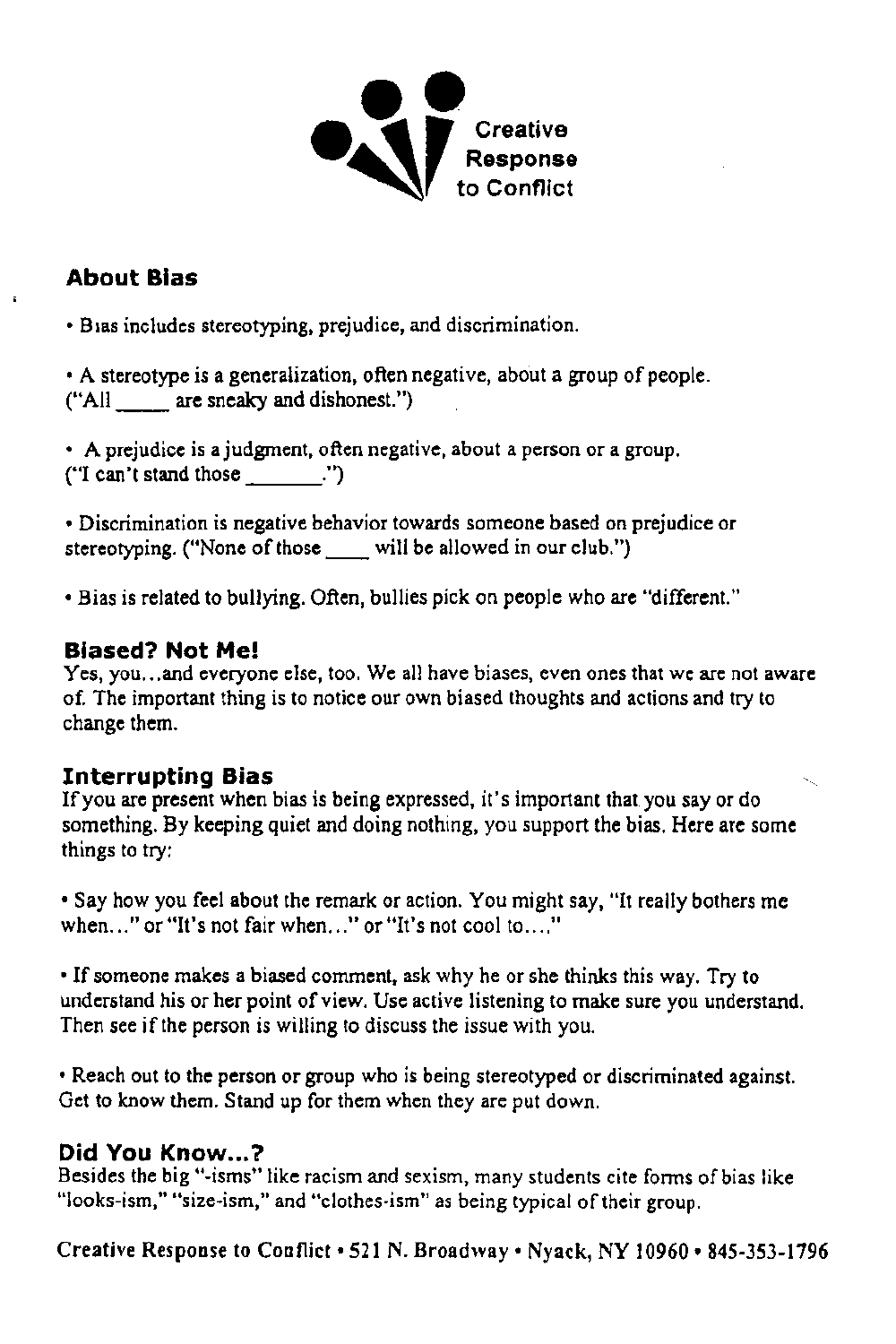# *SOME METHODS* OF *RESPONDING TO BIAS*

When we hear a biased comment or observe biased behavior we often don't know how to respond. The following guidelines offer some positive responses.

- L listen and try to understand what the person is saying.
- 2. Paraphrase what is being said.
- 3. Share how you feel about the comment or behavior. "I" Statements can be helpful here.
- 4. Ask questions to clarify what is being said or felt, why the person feels that way, and where the person got the information.
- 5. Let the person know it is the comment or behavior which is problematic, not the person. It helps to recognize that bias is learned, not something with which we are born.
- 6. By speaking to a person in private, we take away the element of embarrassment or shame for being criticized in public.
- 7. Remaining calm, non-judgmental, and caring is an important element of effectively responding to bias. Responding aggressively is likely to escalate the conflict.
- 8. Something we may need to take the time to become calm before discussing the bias.
- 9. Offering alternative information concerning the bias is sometimes effective.
- 10. A mediator may help solve the problem if none of the above works.
- II. Asking for specific guidelines might be an outcome of the mediation agreement; e.g., " I agree not to make biased comments around you."

The above methods assume that you want to maintain a positive and ongoing relationship vvith the person. They also assume that it is important to respond and try to do something. These methods may not always work and it may be hard to choose which method to use. However, One or more of these hints may be effective in any number of bias situations.

\_ .. <sup>n</sup> \_\_ <sup>u</sup> ••\_. unn\_\_ • \_\_ nn •••• un .\_.\_nnnu.... • \_\_ nn\_uuu.u.....• .....hnn. ••\_\_ .\_.uun\_\_ nnn\_.\_u

•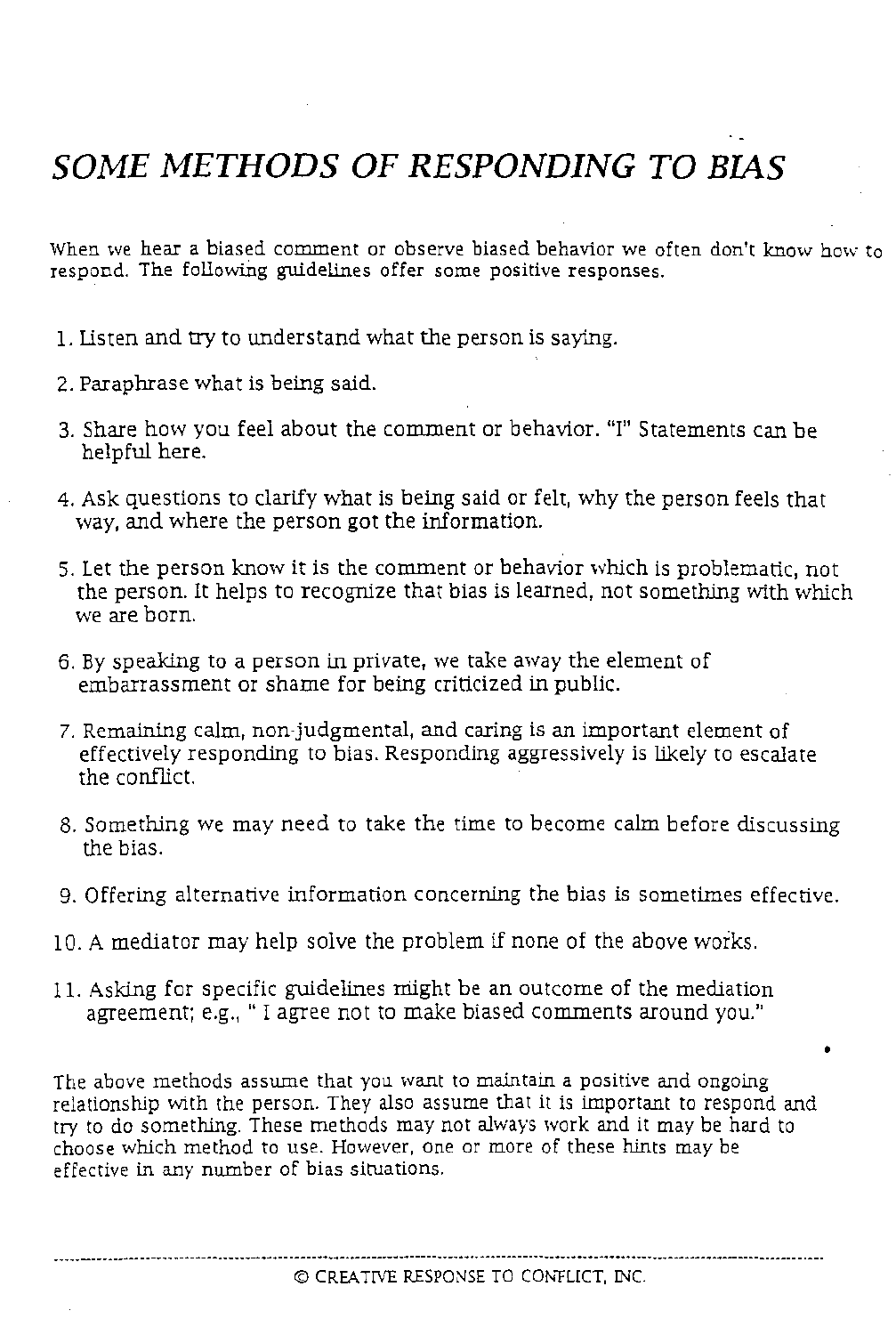

# **Websites Related to Bias, Hate Crimes, Bullying**

### ias, Hate Crimes

ww.tolerance.org. outhern Poverty Law Center )ffers a wealth of information, resources, urriculum materials.

ttp://www.hate-crime.net .ambda GLBT Community Services A network for documenting hate crimes and providing support to victims.

ttp://www.apa.org/pubinfo/hate American Psychological Association 'Hate Crimes: An Age-Old Foe in Modern Dress"-an overview, with extensive bibliography.

nttp://www.aaiusa.org/Tragedy/racism.html Arab American Institute Information about bias acts in the wake of the September 11, 2001 attacks in the U.S.

http://www.adc.org/education/advice.htm "Advice to Educators from the American-Arab Anti-Discrimination Committee." Many other articles are listed on the home page.

http://www.glsen.org/templates/resources/ index.html?section=14 Gay Lesbian and Straight Education Network (GLSEN)

Resources including article "Addressing Homophobic Behavior in the Classroom."

http://www.pbs.org/americaresponds/educators.html Public Broadcasting System

"America Responds: Lesson Plans" for grades. K-12, on a variety of topics including history and culture of Afghanistan.

# **Bullying**

http://familyeducation.com/article/0,1 120,3-9245,00.html Learning Network Article entitled "Bully-Proof Your Kids."

http://www.accesseric.org/resources/parent/ bullying.html Education Information Resource Center (ERIC) Brochure entitled "What Should Parents and Teachers Know About Bullying?"

http://www.ncpc.org/10adu3.htm National Crime Prevention Council Article entitled "Bullies: A Serious Problem for Kids."

http://www.allkids.org/Epstein/Articles/Bullies.html All Children's Hospital Article entitled "The Child Who Bullies."

http://www.detya.gov.au/schools/publications/2000 bullying.htm

Commonwealth Dept. of Education, Training, an Youth Affairs (Australian site)

Article entitled "Bullying: Information for Paren

http://www.weinholds.org/bullyingmain.htm The Colorado Institute for Conflict Resolution at Creative Leadership

Article entitled "Bullying: The Tip of the Iceberi addresses causes of, and responses to, bullying.

http://www.lfcc.on.ca/bully.htm London Family Court Clinic (Canadian site) Article entitled "Information on Bullying for Parents and Teachers."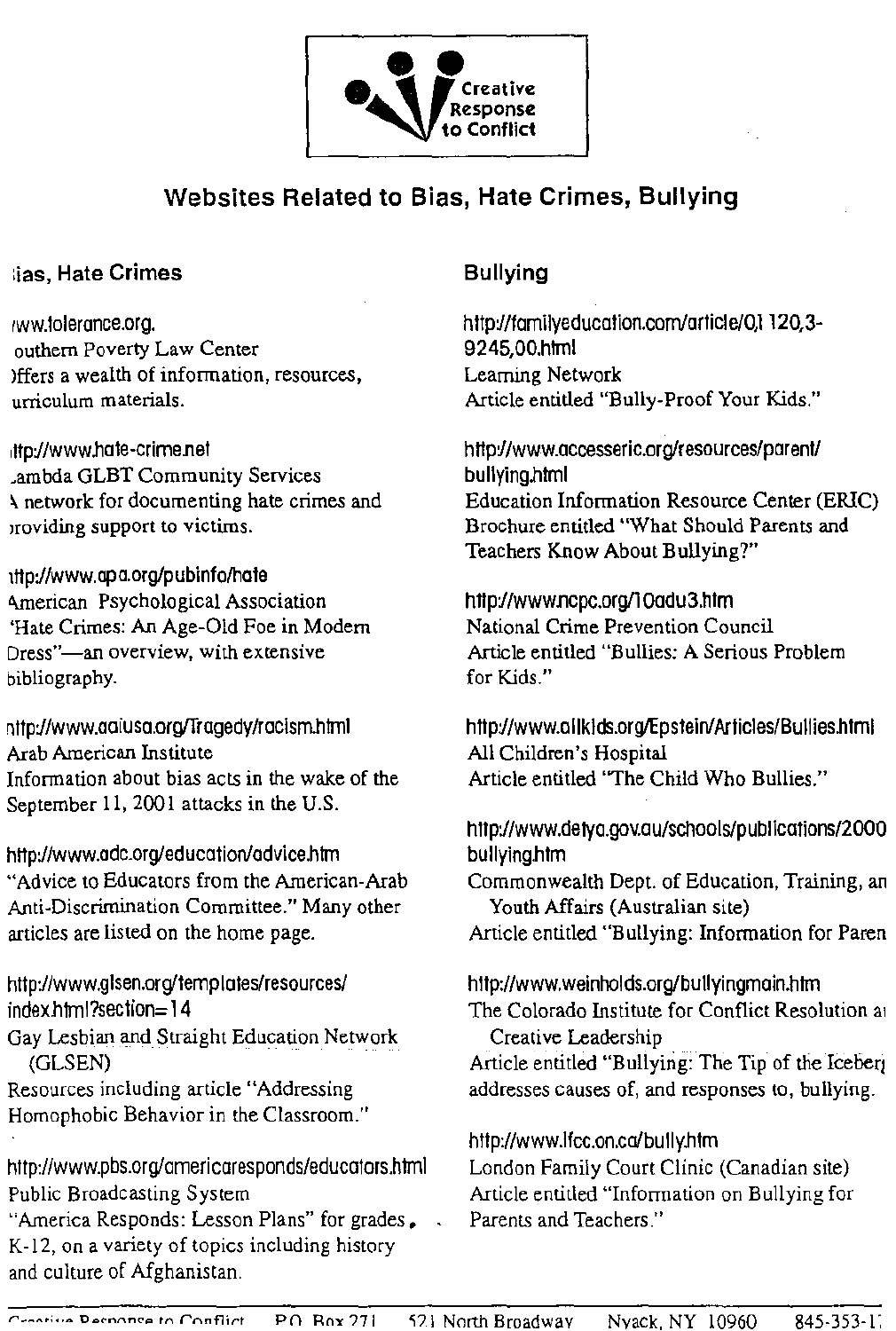

## Creative Responses to Bullying **Bibliography**

- DeVries, R. & Zan, B. (1994). Moral Classrooms, Moral Children: Creating a Constructivist Atmosphere in Early Education. NY: Teachers College Press.
- Froschl, Merle; Sprung, Barbara and Nancy Mullin-Rindler (1998). Quit It! A Teacher's Guide on Teasing and Bullying for Use With Students in Grades K-3. New York, NY: Educational Equity Concepts.
- Kreidler, William (1998). Teaching Conflict Resolution Through Children's Literature. NY: Scholastic.
- MacBeth, Fiona and Nic Fine (1995). Playing with Fire: Conflict Resolution for Young Adults. Philadelphia, P.A: New Society Publishers.
- Olweus, Dan (1993). Bullying at School: What We Know and What We Can Do. Cambridge, MA: Blackwell.
- Porro, Barbara (1996). Talk It Out: Conflict Resolution in the Elementary Classroom. Alexandria, VA: Association for Supervision and Curriculum Development.
- Prutzman, Priscilla et al. (1988). The Friendly Classroom for a Small Planet. Philadelphia, PA: New Society Publishers.
- Rigby, Ken (1998). Bullying in Schools and What To Do About It. London: Jessica Kingsley Publishers.
- Slaby, Ron (1997). Aggressors, Victims, and Bystanders. Newton, MA: Education Development Center.
- Sjostrom, L., and N. Stein (1996). Bully Proof: A Teacher's Guide on Teasing and Bullying for Use With Fourth and Fifth Grade Students. Boston, MA: Wellesley College Center for Research on Women and the NEA Professional Library.
- Smith, Charles (1993). The Peaceful Classroom: 162 Easy Ways to Teach Preschoolers. Useful, tried-and-true activities, organized by theme and age. Mt. Rainier, MD: Gryphon House.